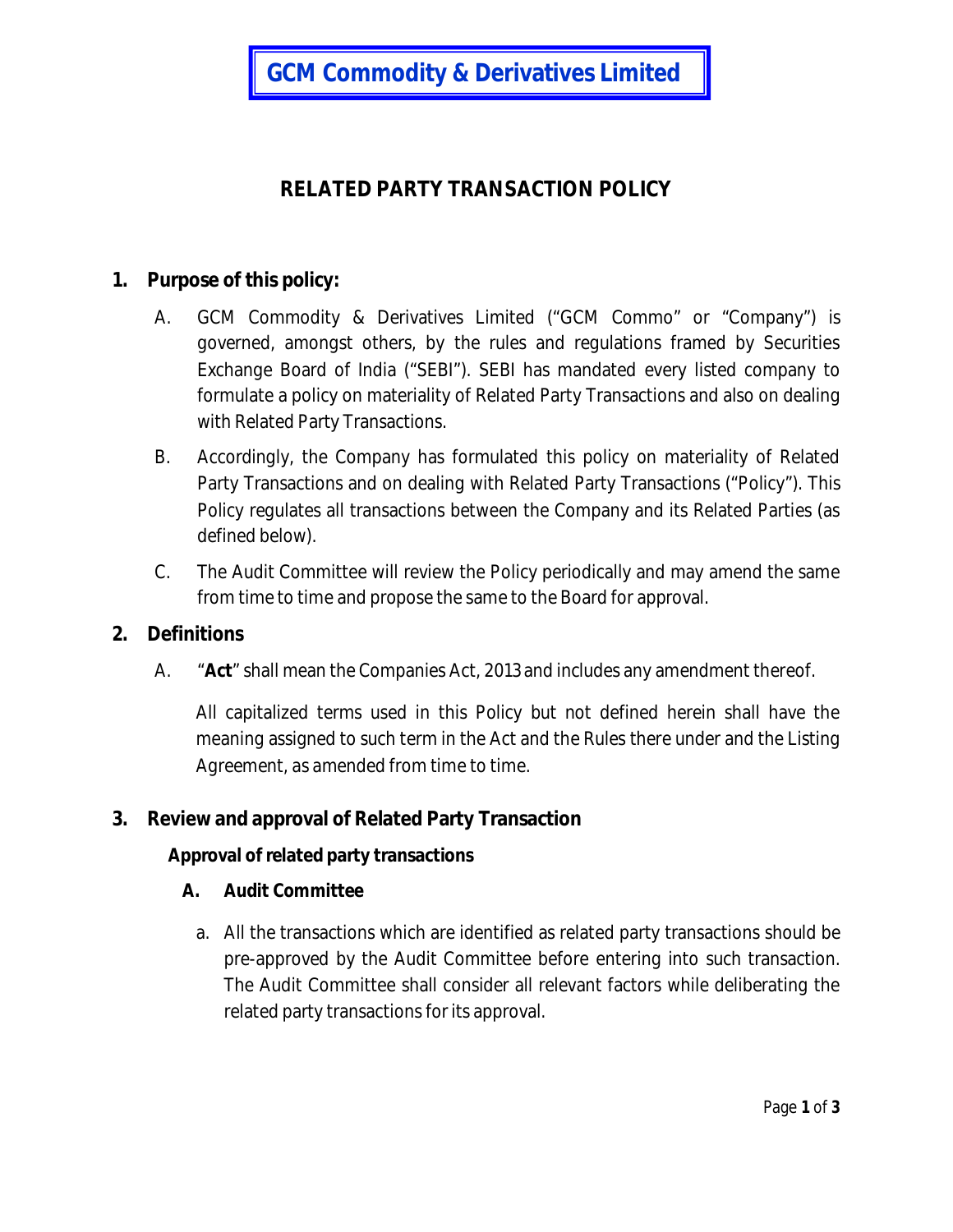- b. Any member of the Committee who has a potential interest in any related party transaction will rescue himself and abstain from discussion and voting on the approval of the related party transaction. A related party transaction which is
	- (i) not in the ordinary course of business, or
	- (ii) not at arm's length price, would require approval of the Board of Directors or of shareholders as discussed subsequently.
- c. The Audit Committee may grant omnibus approval for related party transactions which are repetitive in nature and subject to such criteria/conditions as mentioned under clause 49 and such other conditions as it may consider necessary in line with this policy and in the interest of the Company. Such omnibus approval shall be valid for a period not exceeding one year and shall require fresh approval after the expiry of one year.
- d. Audit Committee shall review, on a quarterly basis, the details of related party transactions entered into by the Company pursuant to the omnibus approval. In connection with any review of a related party transaction, the Committee has authority to modify or waive any procedural requirements of this policy.
- e. A related party transaction entered into by the Company, which is not under the omnibus approval or otherwise pre-approved by the Committee, will be placed before the Committee for ratification.

# **B. Board of Directors**

- a. In case any related party transactions are referred by the Company to the Board for its approval due to the transaction being
	- (i) not in the ordinary course of business, or
	- (ii) not at an arm's length price, the Board will consider such factors as, nature of the transaction, material terms, the manner of determining the pricing and the business rationale for entering into such transaction. On such consideration, the Board may approve the transaction or may require such modifications to transaction terms as it deems appropriate under the circumstances. Any member of the Board who has any interest in any related party transaction will rescue himself and abstain from discussion and voting on the approval of the related party transaction.